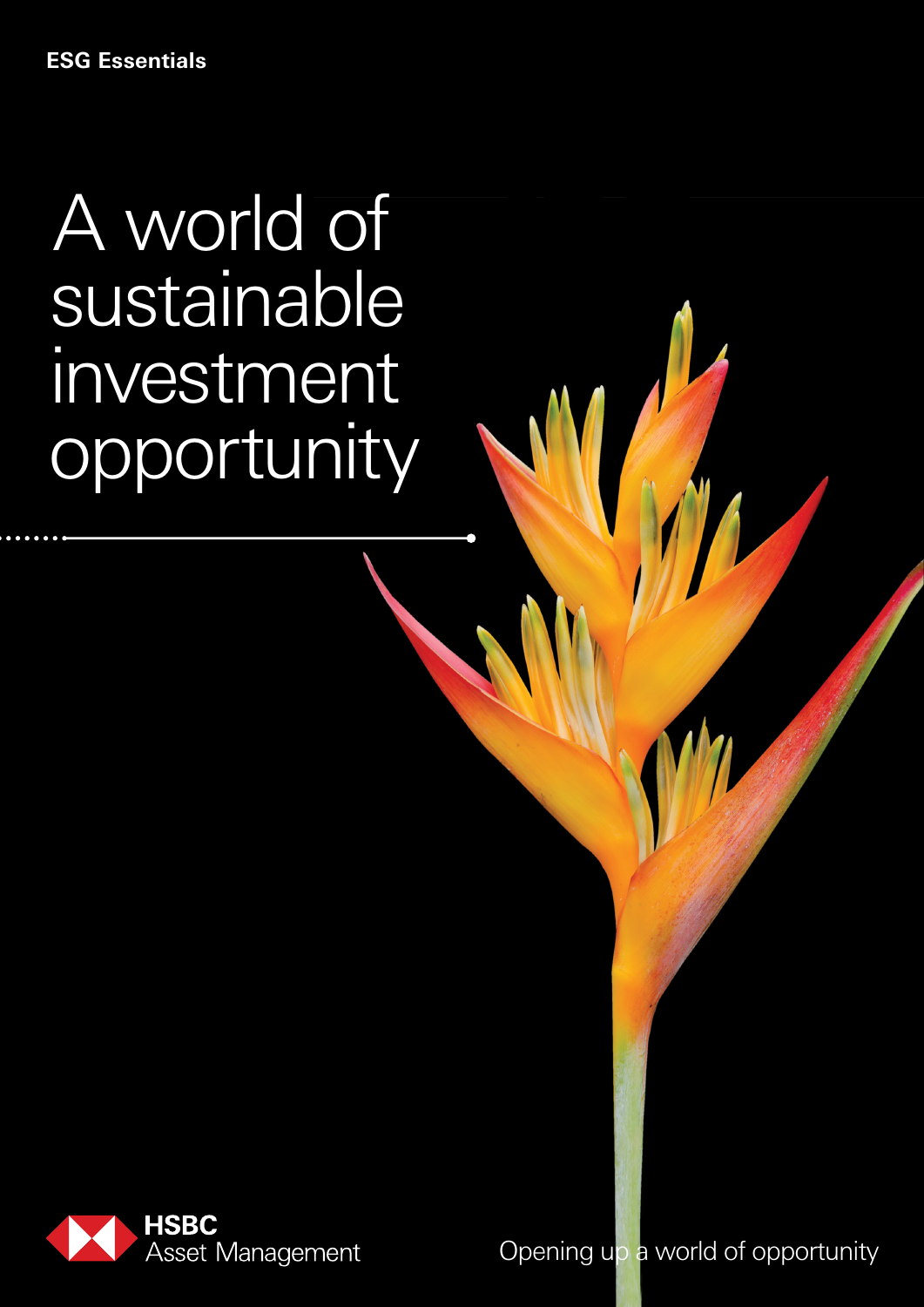"Sustainable investing has become a crucial investment trend, presenting decades-long opportunities of wealth creation with sustainable outcomes."

### A world of sustainable investment opportunity

Global carbon emission reduction targets re-emerged as a hot topic as the United Nations Climate Change Conference (COP26), the most important climate-related summit on the planet, concluded in Glasgow. Sustainable investing has become a crucial investment trend, presenting decades-long opportunities of wealth creation with sustainable outcomes. With a variety of sustainable strategies, we can identify investment opportunities across different markets and asset classes to achieve both financial and sustainability goals.

### 1 Sustainable Investment Definitions Framework

At HSBC Asset Management, as part of our responsible investing policy, we have developed a framework to define what we consider to be 'sustainable investing'. With this framework, investment funds that are HSBC 'sustainable' do more than just embed good ESG integration and active ownership into their investment process. They typically include sustainability considerations in their product design to achieve sustainability outcomes.



Source: HSBC Asset Management, December 2021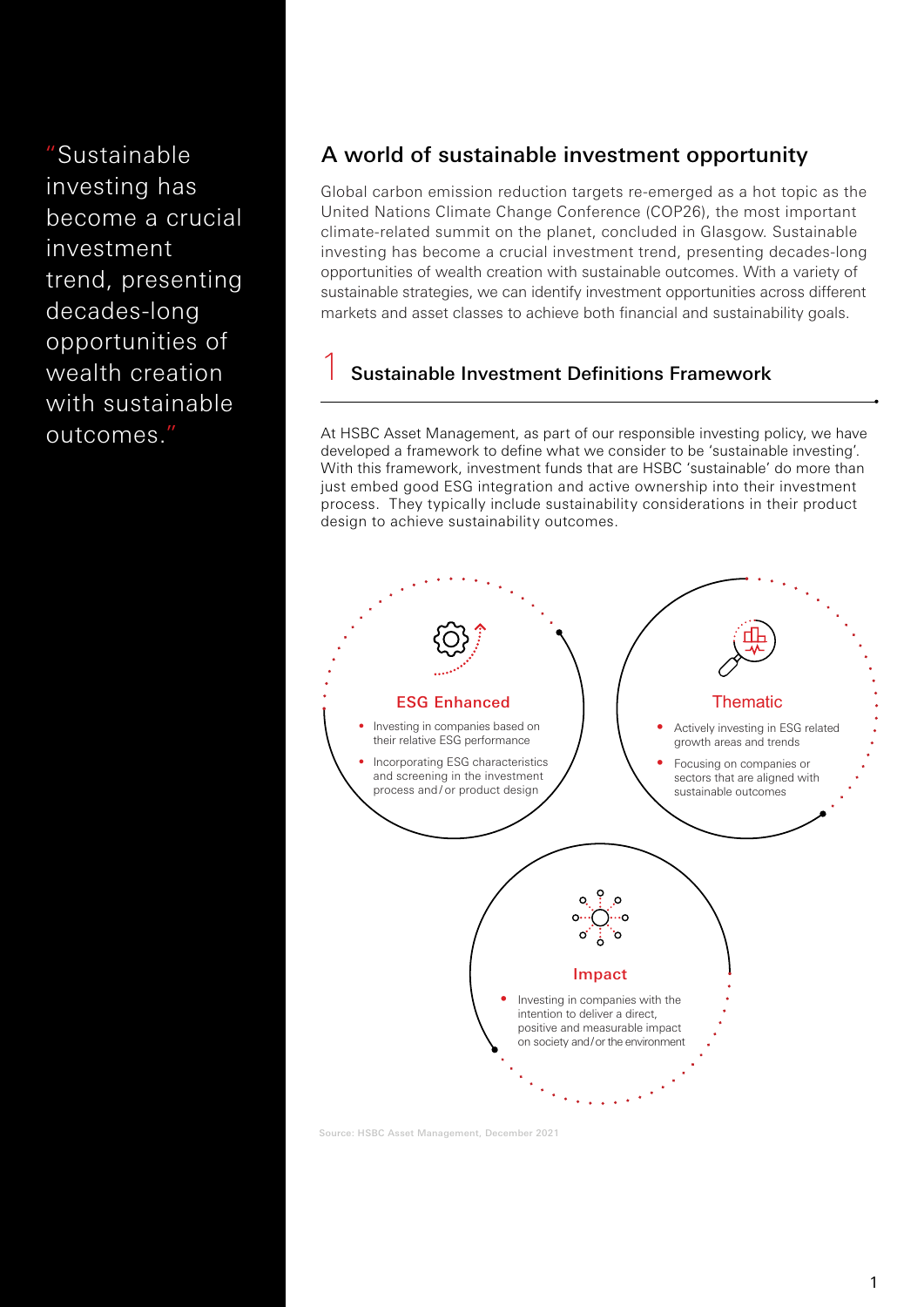## $2$  ESG opportunities across diversified asset classes

ESG and sustainability factors influence a wide range of industries from agricultural, industrial, consumption, technology to medical sectors as these factors are closely connected to social policies, economic development and individual lives. Meanwhile, various ESG-related investment opportunities are available across the global equity and bond markets.

The climate-related investment opportunities in equity and bond markets can be divided into two main categories – the enablers whose products or services are helping to create a low carbon future and the adaptors who have committed to decarbonise and factor in renewable energy in business strategies.

### Sectors set to benefit from the net-zero goals

|          | <b>Potential opportunities</b>                                                            | <b>Examples</b>                                                                                    |
|----------|-------------------------------------------------------------------------------------------|----------------------------------------------------------------------------------------------------|
| Enablers | Strong revenue growth expected<br>from continuous business expansion                      | Wind turbines and solar panels<br>producers                                                        |
|          |                                                                                           | Producers of electricity converters                                                                |
|          |                                                                                           | Producers of insulation materials<br>used on buildings                                             |
|          |                                                                                           | Developers of precision agriculture<br>$\mathcal{F}$<br>technology that reduces carbon<br>emission |
| Adaptors | Strategic adaptations to climate<br>change will benefit long-term<br>business development | Builders that adopt recycled<br>materials                                                          |
|          |                                                                                           | Software companies operating<br>data centres with renewable energy                                 |
|          |                                                                                           | Sustainable forestry                                                                               |
|          |                                                                                           | Electric car manufacturers                                                                         |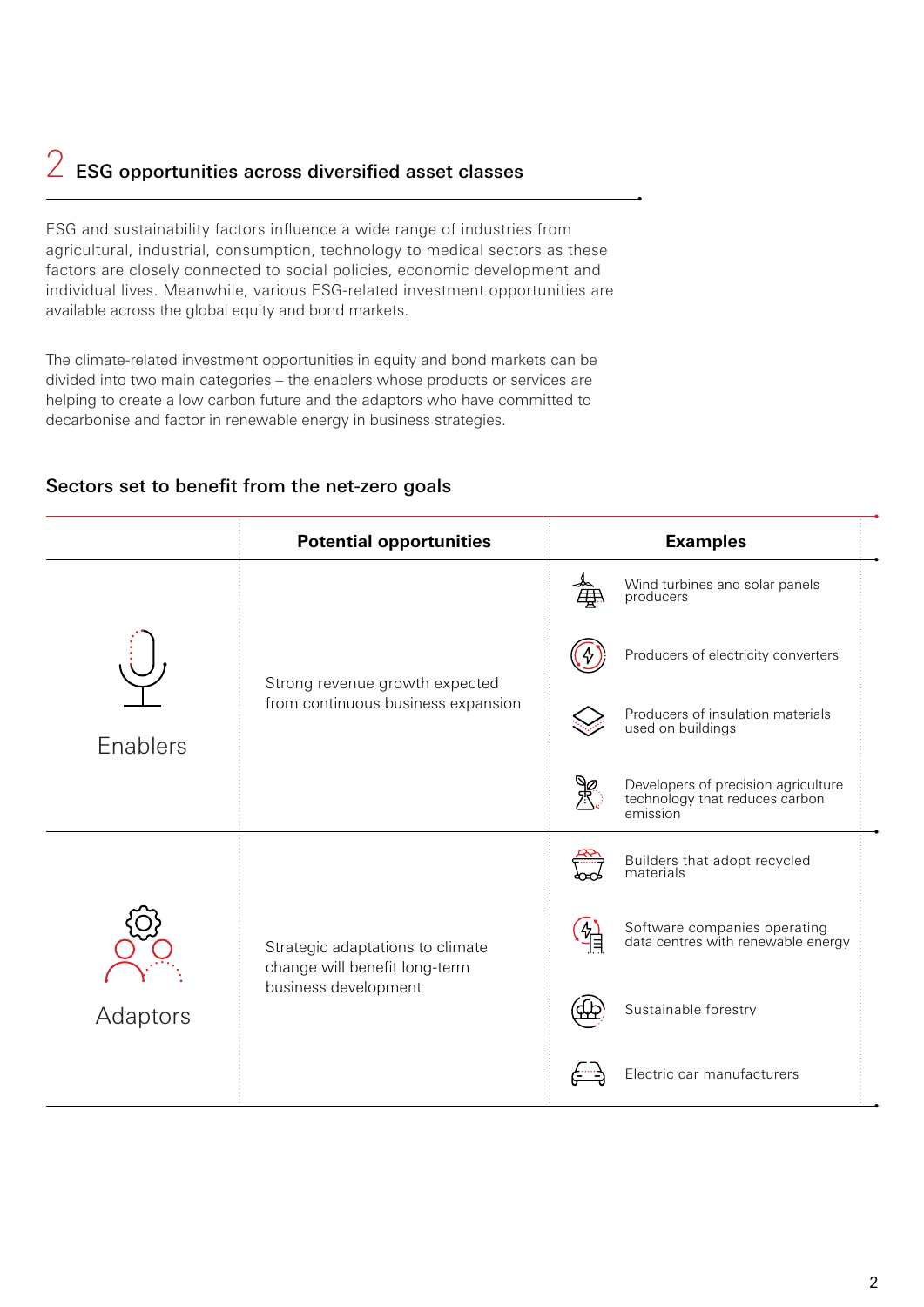### Sustainable bonds



Development in the sustainable bond market is noteworthy. Sustainable bonds differ from other bonds as most of them adhere to the "use of proceeds" principle in which bonds are judged by how the proceeds raised are actually spent instead of the levels of "greenness" of the issuers. While investors are more familiar with green bonds, many other types of sustainable bonds are available in the market.

### A diverse universe of sustainable bonds

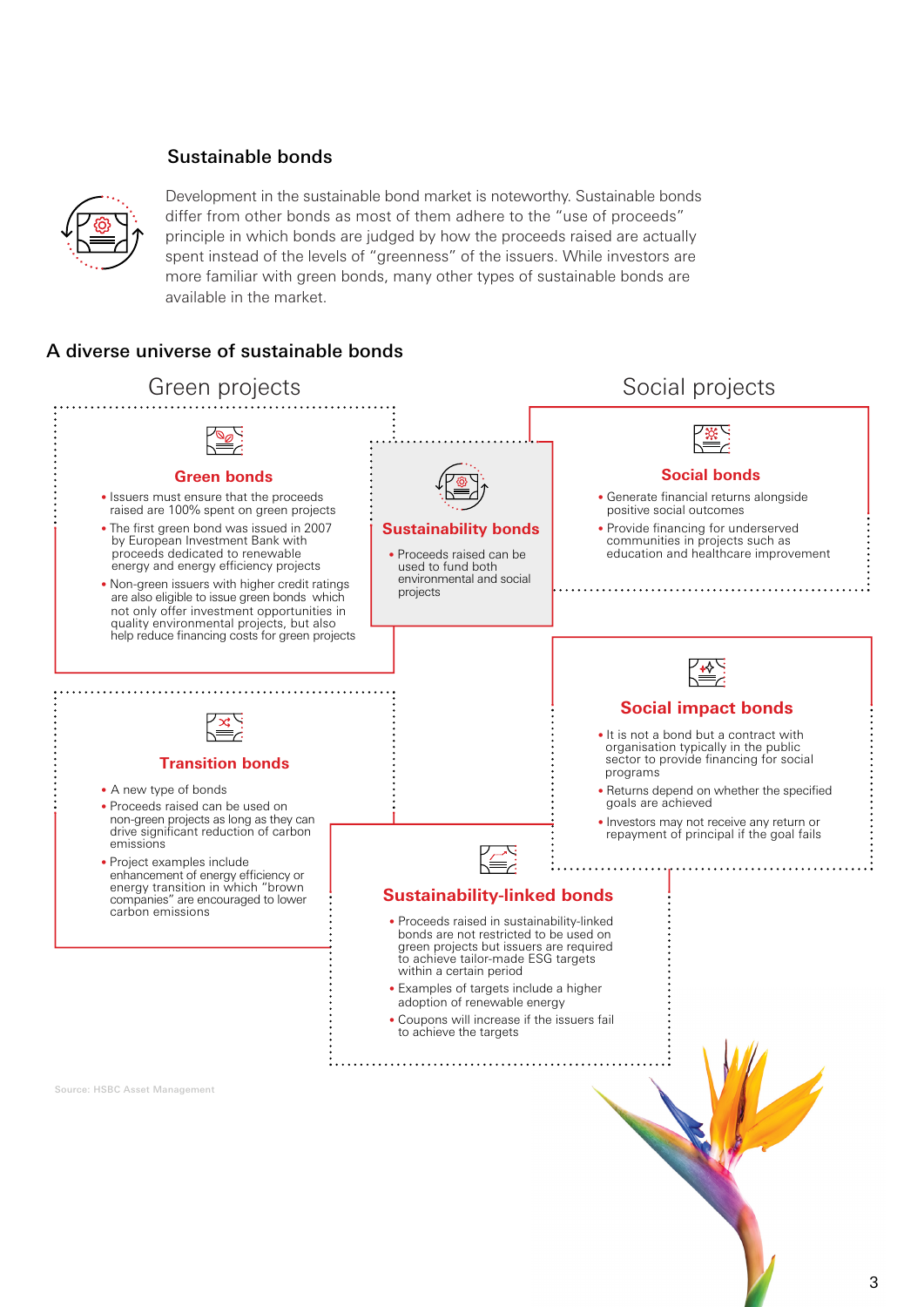### $\overrightarrow{3}$  ESG factor analysis and screening strategies

Integrating ESG issues in investment decisions can help manage risks and unlock new investment opportunities. There are many investment strategies available and often used in combination. Investors can exclude specific companies or industries or include companies with higher ESG performance. Some common strategies are:



### How do we conduct ESG analysis?

Asset management companies typically conduct investment case studies with a combination of data from third-party providers (e.g. MSCI or Morningstar) and their own proprietary analysis tools. For example, HSBC Asset Management uses absolute and relative analysis approaches as well as data from independent third-party to examine companies and issuers. Scores are then compiled to generate an ESG risk rating which enables us to focus on companies with lower risk ratings.



#### Absolute approach

We measure levels of risks based on the company's compliance with UN Global Compact principles which is a set of 10 global norms covering human rights, labour standards, environment and anti-corruption etc. Levels of risks are measured in accordance with the following criteria:

**Low Risk:** No breach **Medium Risk:** Alleged breach **High Risk: Proven breach** 



### Relative approach

We apply different weight combinations of ESG factors to each industry based upon their materiality. Levels of risks are measured based on how a company ranks relative to our 30 proprietary ESG sector ratings derived from MSCI Global Industry Classification Standard (GICS):

Low Risk: 20<sup>th</sup> to 100<sup>th</sup> percentile **Medium Risk:** 5<sup>th</sup> to 20<sup>th</sup> percentile **High Risk:** 0 to 5<sup>th</sup> percentile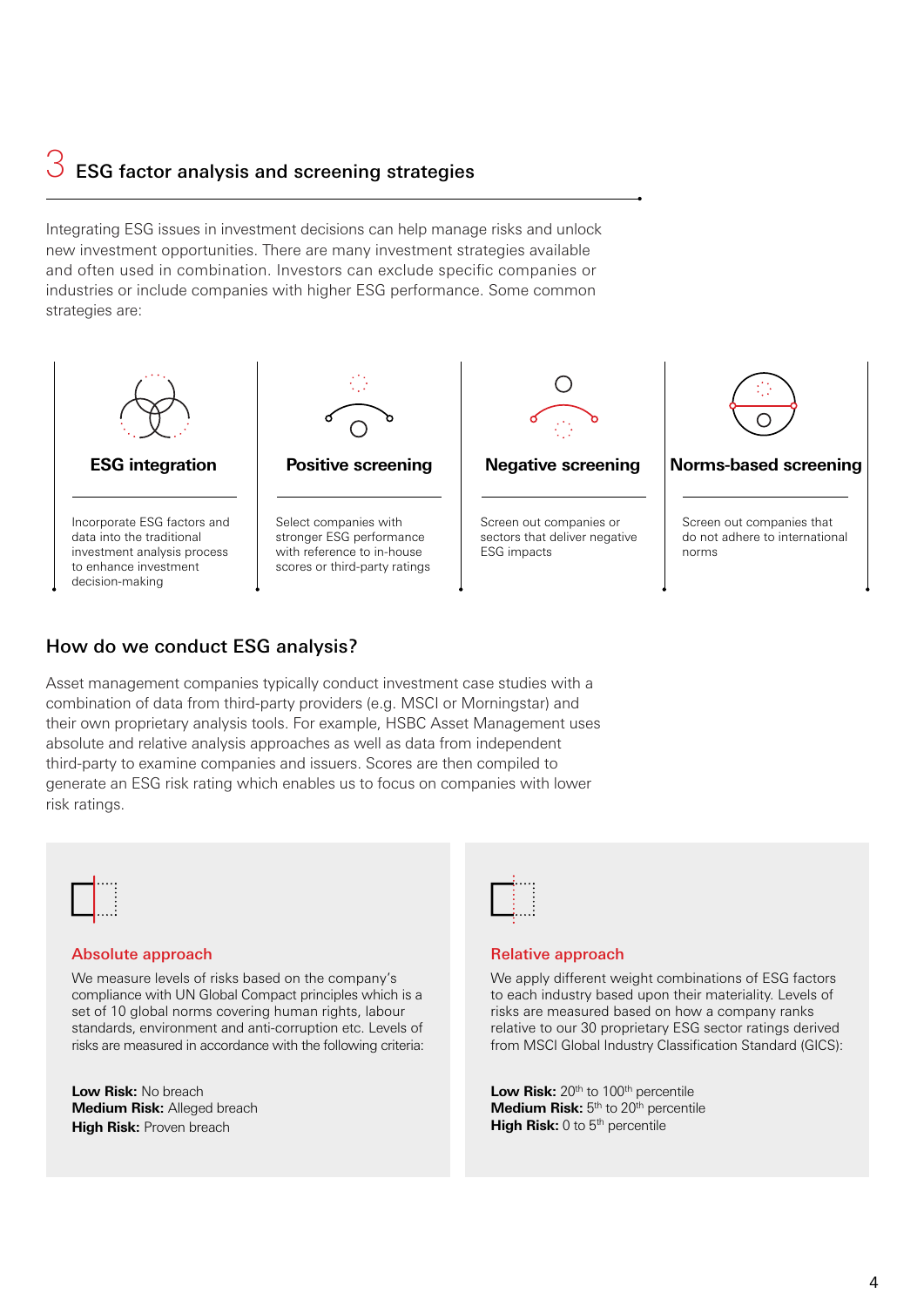### $4$  Active ownership

Active ownership is an important part of sustainable investing. At HSBC Asset Management, we use our influence as investors to encourage corporate behaviour that protects and enhances value, through voting, company engagement, and as signatories of a number of statements and investor stewardship codes that publicly call for or commit to ESG related action.

More information about our active ownership approach can be found in our [ESG Essentials series](https://www.assetmanagement.hsbc.com.hk/en/individual-investor/investor-resources/investment-academy/esg-essentials) – "An active approach to ESG investing" booklet.

### Conclusion

Sustainable investing takes into account the profound effect ESG factors are having on businesses. It does not only consider a company's current profitability. It serves as a guide to safeguard investments and our collective interests in the long run by shining a light on companies that are leading the way in a changing world. The growing space of ESG assets is offering broad investment opportunities with diversification advantages to mitigate risks, enabling investors to achieve both financial and sustainability goals.

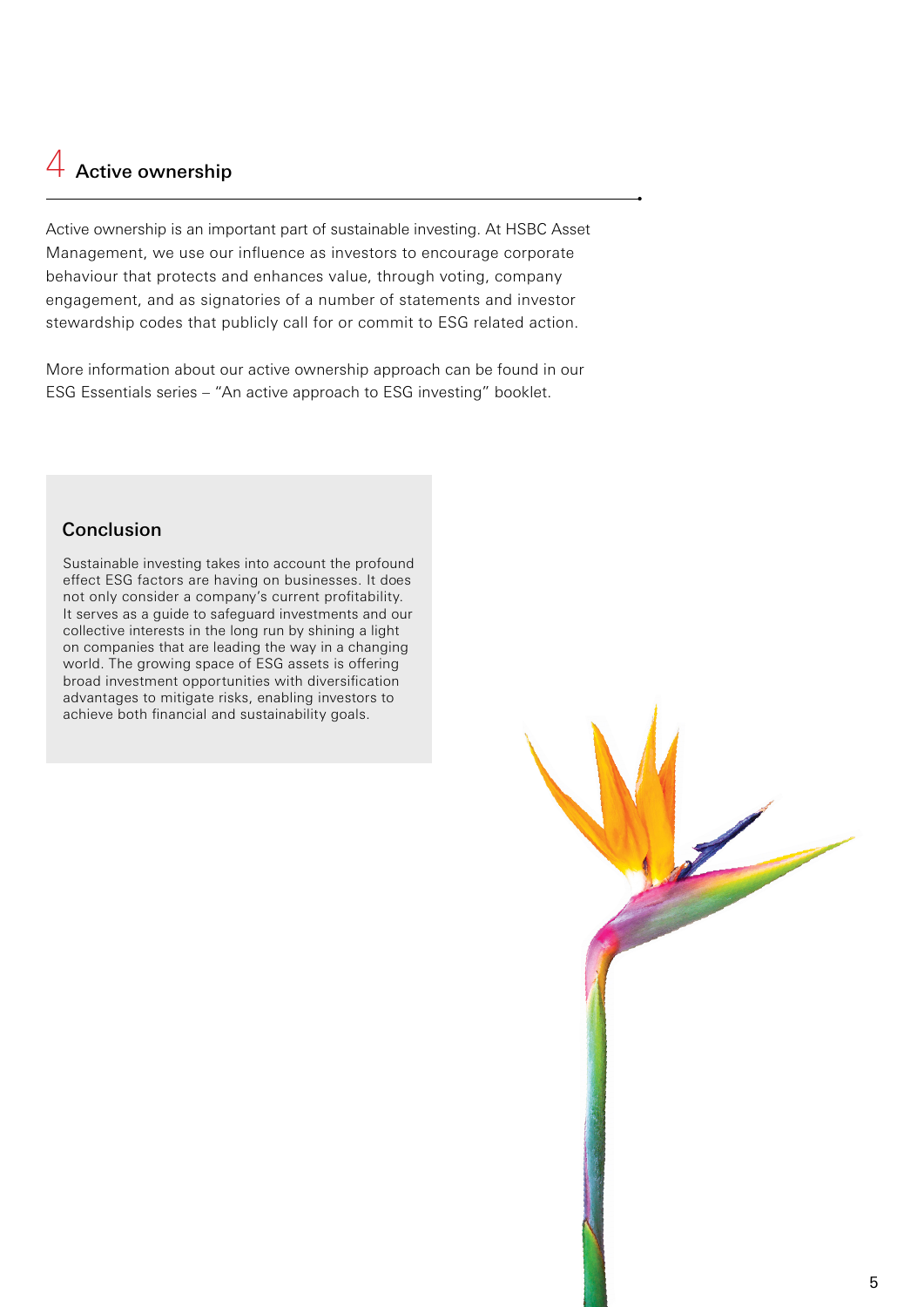This document is prepared for general information purposes only and does not have any regard to the specific investment objectives, financial situation and the particular needs of any specific person who may receive it. Any views and opinions expressed are subject to change without notice. This document does not constitute an offering document and should not be construed as a recommendation, an offer to sell or the solicitation of an offer to purchase or subscribe to any investment. Any forecast, projection or target where provided is indicative only and is not guaranteed in any way. HSBC Global Asset Management (Hong Kong) Limited ("AMHK") accepts no liability for any failure to meet such forecast, projection or target. AMHK has based this document on information obtained from sources it reasonably believes to be reliable. However, AMHK does not warrant, guarantee or represent, expressly or by implication, the accuracy, validity or completeness of such information. Investment involves risk. Past performance is not indicative of future performance. Please refer to the offering document for further details including the risk factors. This document has not been reviewed by the Securities and Futures Commission. Copyright © HSBC Global Asset Management (Hong Kong) Limited 2022. All rights reserved. This document is issued by HSBC Global Asset Management (Hong Kong) Limited.